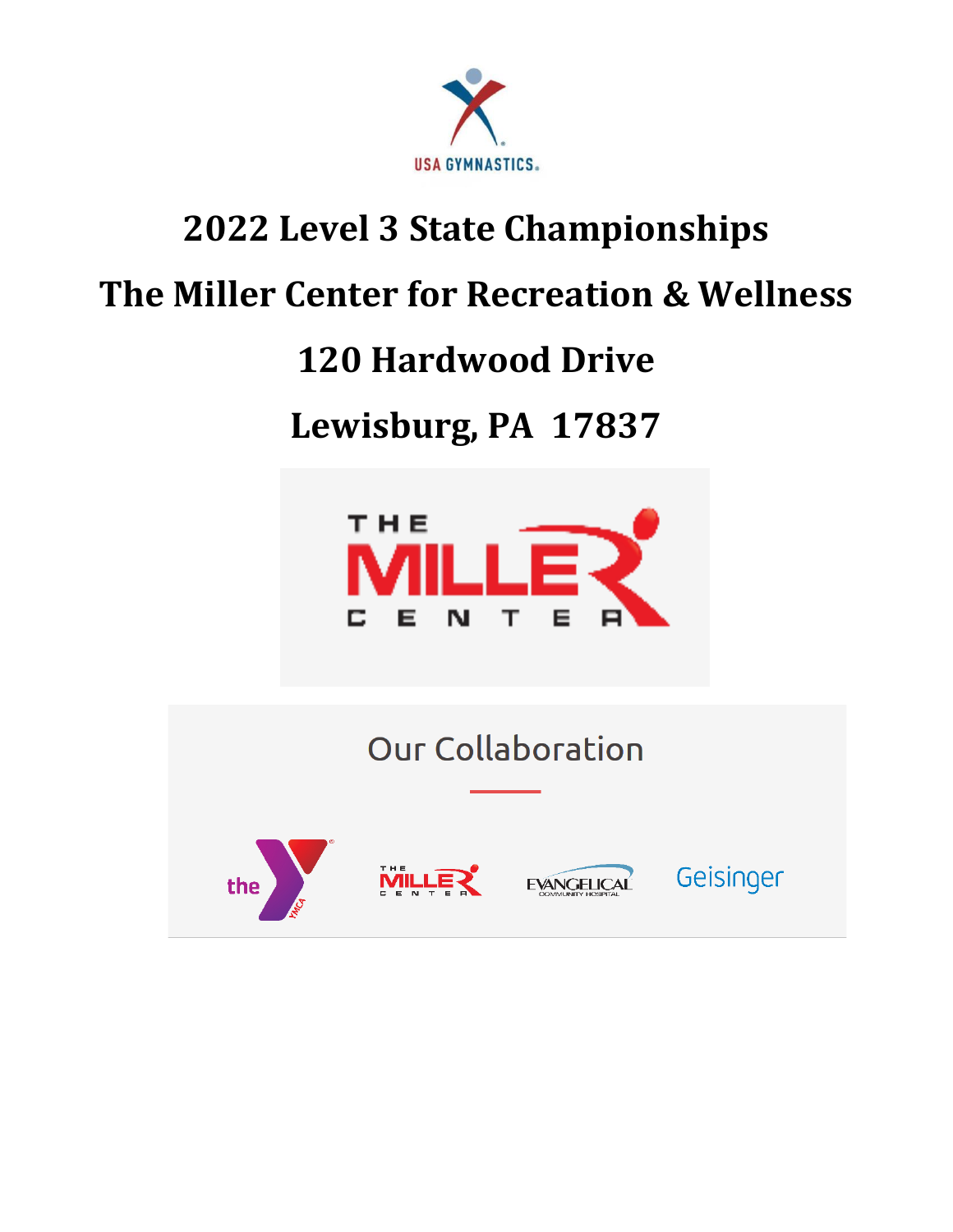# **Hosted By Dynamats Gymnastics Center May 13 – 15th, 2022**

Dynamats Gymnastic Center welcomes and congratulates your gymnasts on their qualification to the 2022 Level 3 State Championships! We wish you safe travels and look forward to seeing you in a few short weeks!

#### **Host Club:** Dynamats Gymnastic Center **[https://www.dynamats.com;](https://www.dynamats.com/)** go to the state/regional meet tab

**Entries/ Registration:** Through USAG Reservations and Meet Maker

**Questions:** Monica Fessler - Meet Director: [mrf5319@gmail.com](mailto:mrf5319@gmail.com)

**Qualifying Score:** 33.0

#### **Registration**

**Fee:** \$100 per gymnast

#### **Registration**

**Deadline:** Wednesday, April 22nd, 2022. Entries received after will incur a \$25 late fee.

#### **Competition**

**Site:** The Miller Center for Recreation & Wellness 120 Hardwood Drive Lewisburg, PA 17837

**Admission:** \$15 for adults \$10 for children under 10 years old

#### *Dynamats ONLY accepts CASH for admissions*

**Awards:** Individual Event and All-Around awards will be presented to each age group at the conclusion of each competition session. Per the Rules & Policies requirements, Placements will go out a minimum of 25% for awards, and a participation award will be given to each gymnast. There are no team awards for level 3 states.

**Results:** Running scores will be available near the head table. Final results will be posted on the state website after the competition. Scores will be posted at MeestScoreOnline.com.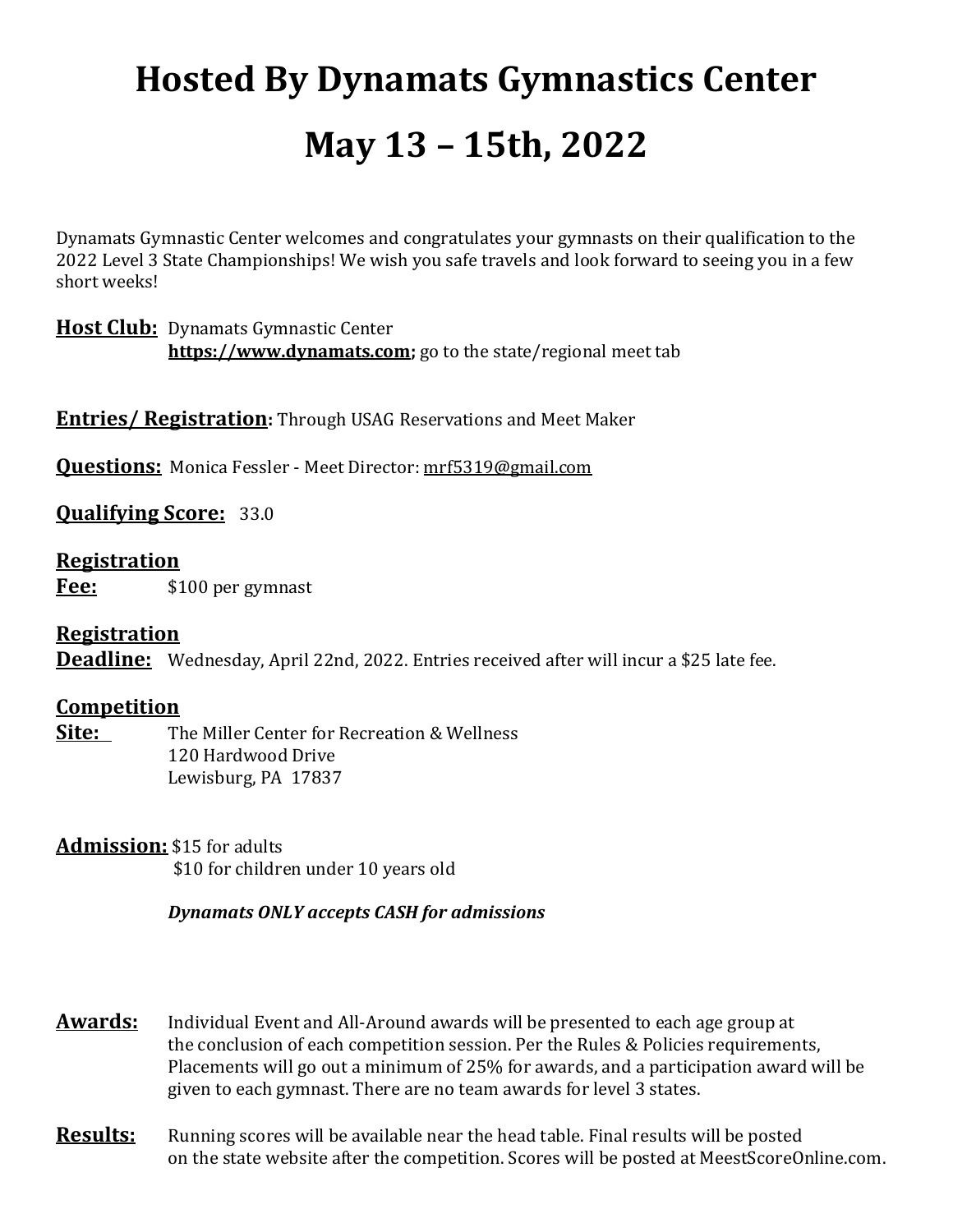**Equipment:** Equipment will be provided by Mancino Manufacturers

**Meet Format:** Modified Capital Cup

| <b>Session</b>                    | <b>Schedule:</b> Will be posted at <b>https://www.dynamats.com</b>                                                                                                                                                                                                                                                                                                                                                |  |  |  |  |  |  |
|-----------------------------------|-------------------------------------------------------------------------------------------------------------------------------------------------------------------------------------------------------------------------------------------------------------------------------------------------------------------------------------------------------------------------------------------------------------------|--|--|--|--|--|--|
| <b>Coaches</b><br><b>Meeting:</b> | There will be a coaches meeting at the beginning of each session.                                                                                                                                                                                                                                                                                                                                                 |  |  |  |  |  |  |
| <b>Coaches</b><br><u>Sign-In:</u> | Coaches should be pre-registered in the Meet Reservation System. Coaches will<br>be asked to show their USA Gymnastics Professional Member card at sign-in.<br>Please be sure all requirements are current: MEMBERSHIP, SAFETY CERTIFICATION,<br>BACKGROUND CHECK and U100.<br>*Only professional members who are coaching and athletes competing in<br>the current session are allowed on the competition floor. |  |  |  |  |  |  |
| <b>Safety:</b>                    | For the safety and consideration of ALL athletes, coaches and spectators, no<br>injured or sick athletes should participate in the competition.                                                                                                                                                                                                                                                                   |  |  |  |  |  |  |
| Hotels:                           | Holiday Inn Express Lewisburg/New Columbia<br>160 Commerce Park Drive<br>New Columbia, PA 17856                                                                                                                                                                                                                                                                                                                   |  |  |  |  |  |  |
|                                   | Group Code: Dynamats<br>Holiday Inn Express Holiday Inn Express Lewisburg/New Columbia Hotel by IHG                                                                                                                                                                                                                                                                                                               |  |  |  |  |  |  |

### **Food:**

| <b>Country Cupboard</b>               | <b>Elizabeth's An American Bistro</b> | <b>Siam Restaurant &amp; Bar</b><br>518 Market St, Lewisburg |  |  |  |
|---------------------------------------|---------------------------------------|--------------------------------------------------------------|--|--|--|
| 101 Hafer Rd, Lewisburg               | 412 Market St, Lewisburg              |                                                              |  |  |  |
| <b>Reba &amp; Pancho's Restaurant</b> | LA Primavera Italiano                 | <b>Ard's Farm</b><br>4803 Old Turnpike Road                  |  |  |  |
| 2006 W Market St, Lewisburg           | <b>Ristorante &amp; Pizzeria</b>      |                                                              |  |  |  |
|                                       | 2593 Old Turnpike Road.               |                                                              |  |  |  |
| <b>Town Tavern</b>                    | <b>House of Pizza</b>                 | <b>Bertoni's Pizza &amp; Specialties</b>                     |  |  |  |
| 600 Market St, Lewisburg              | 524 Market St, Lewisburg              | 368 Railroad St, Montandon                                   |  |  |  |
| <b>Peking Garden</b>                  | <b>Lewisburg Hotel</b>                | <b>Bull Run Tap House</b>                                    |  |  |  |
| 199 N Derr Dr, Lewisburg              | 136 Market St, Lewisburg              | 605 Market St, Lewisburg                                     |  |  |  |
|                                       |                                       |                                                              |  |  |  |